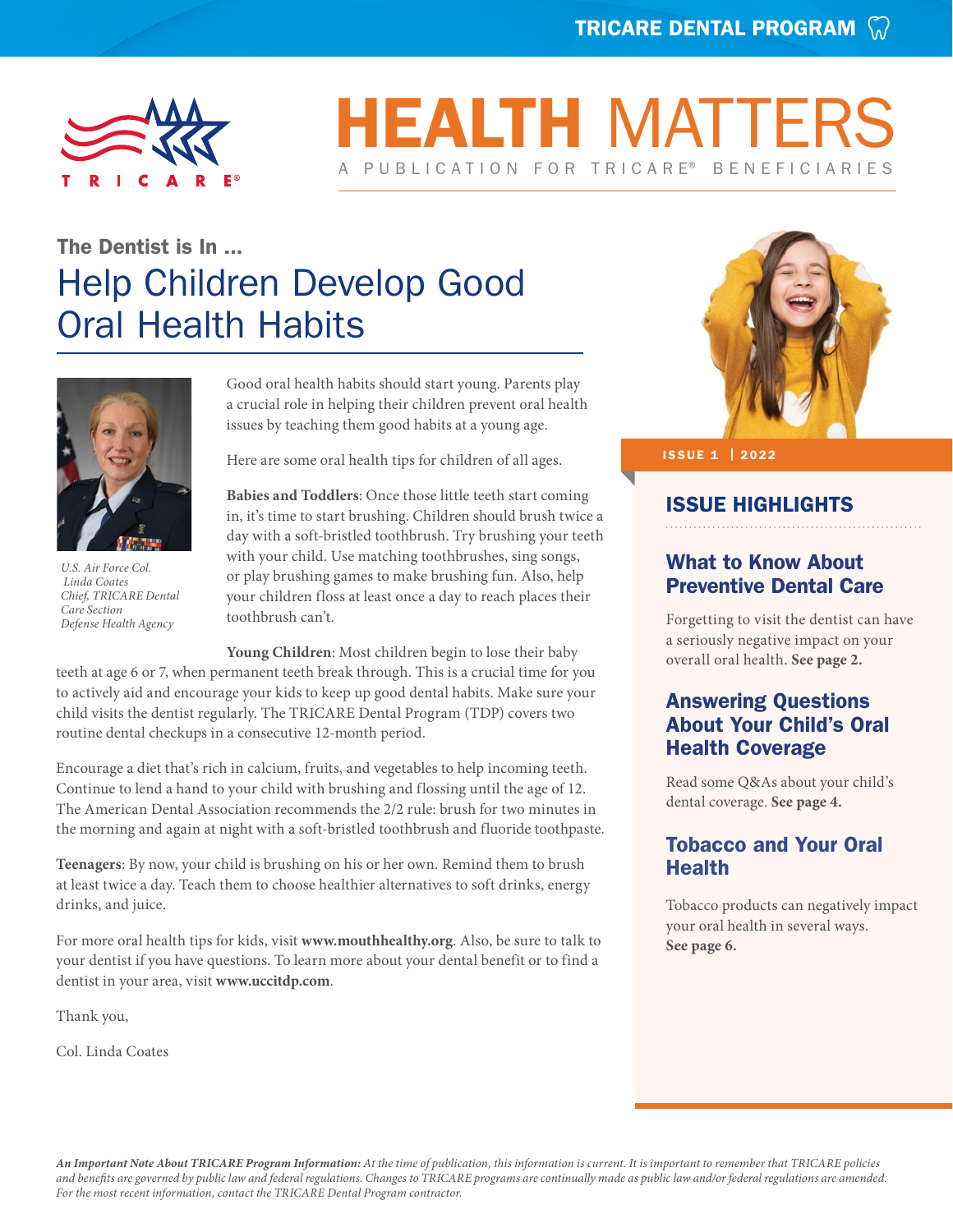## <span id="page-1-0"></span>What to Know About Preventive Dental Care

These days, it can be easy to forget to make an appointment to see the dentist for a routine checkup. Maybe you brush twice and floss every day. Maybe your teeth look and feel healthy. Isn't that enough? But forgetting to visit the dentist can have a seriously negative impact on your overall oral health.

"Regular dentist visits are quite important to your oral health," said Doug Elsesser, program analyst with the Defense Health Agency's TRICARE Dental Program. "Routine cleanings can remove what even thorough brushing can't, and that can help prevent cavities and gum disease."

The TRICARE Dental Program (TDP) covers a wide range of dental services, including preventive care.

#### What is preventive dental care?

Preventive dental care is the care that helps you maintain good oral health. It's a proactive approach to dental care. Through regular cleanings and other treatments, your dentist works to stop tooth and gum problems before they arise.

#### What preventive care options does TDP cover?

As outlined in the *TRICARE Dental Program Handbook*, covered services for TDP enrollees include:

- **Teeth Cleanings**: TDP covers two routine dental cleanings in a consecutive 12-month period. However, a third routine cleaning may be covered if you're pregnant or have a chronic medical condition. According to the American Dental Association, cavity prevention is especially crucial for new moms. Even the simple act of sharing a spoon could transfer those bacteria into your baby's mouth.
- **Fluoride Treatment**: TDP covers two topical fluoride treatments in a consecutive 12-month period for ages 1 and up.
- **Space Maintainers**: TDP covers space maintainers for children under age 19. Space maintainers are designed to manage premature baby tooth loss. Maintainers also help prevent misalignment of teeth, overcrowding, and other orthodontic conditions.
- **Space Maintainer Care**: TDP also covers the care of space maintainers for children.
- **Sealants**: A sealant is a protective material your dentist may put on the tops of the teeth in the back of your mouth (usually the molars) to prevent cavities. TDP covers sealants on permanent molars for children through age 18.

#### What are my costs?

With the TDP, your cost-share depends on the type of dental service you get and your sponsor's pay grade. For covered preventive dental services performed by a network dentist, there aren't any out-of-pocket costs. However, you may have to pay other fees if you see a non-network dentist. Keep in mind, TDP covers two routine teeth cleanings and topical fluoride treatments in a consecutive 12-month period. Go to **[www.uccitdp.com](http://www.uccitdp.com)** for more information on benefits, exclusions, and limitations.

Brushing and flossing alone aren't enough to protect your teeth. Learn more about preventive dental services and other covered services on the TDP website (**[www.uccitdp.com](http://www.uccitdp.com)**). You can also refer to the *TRICARE Dental Program Handbook* (**[www.tricare.](http://www.tricare.mil/publications)** [mil/publications](http://www.tricare.mil/publications)).  $\star$ 

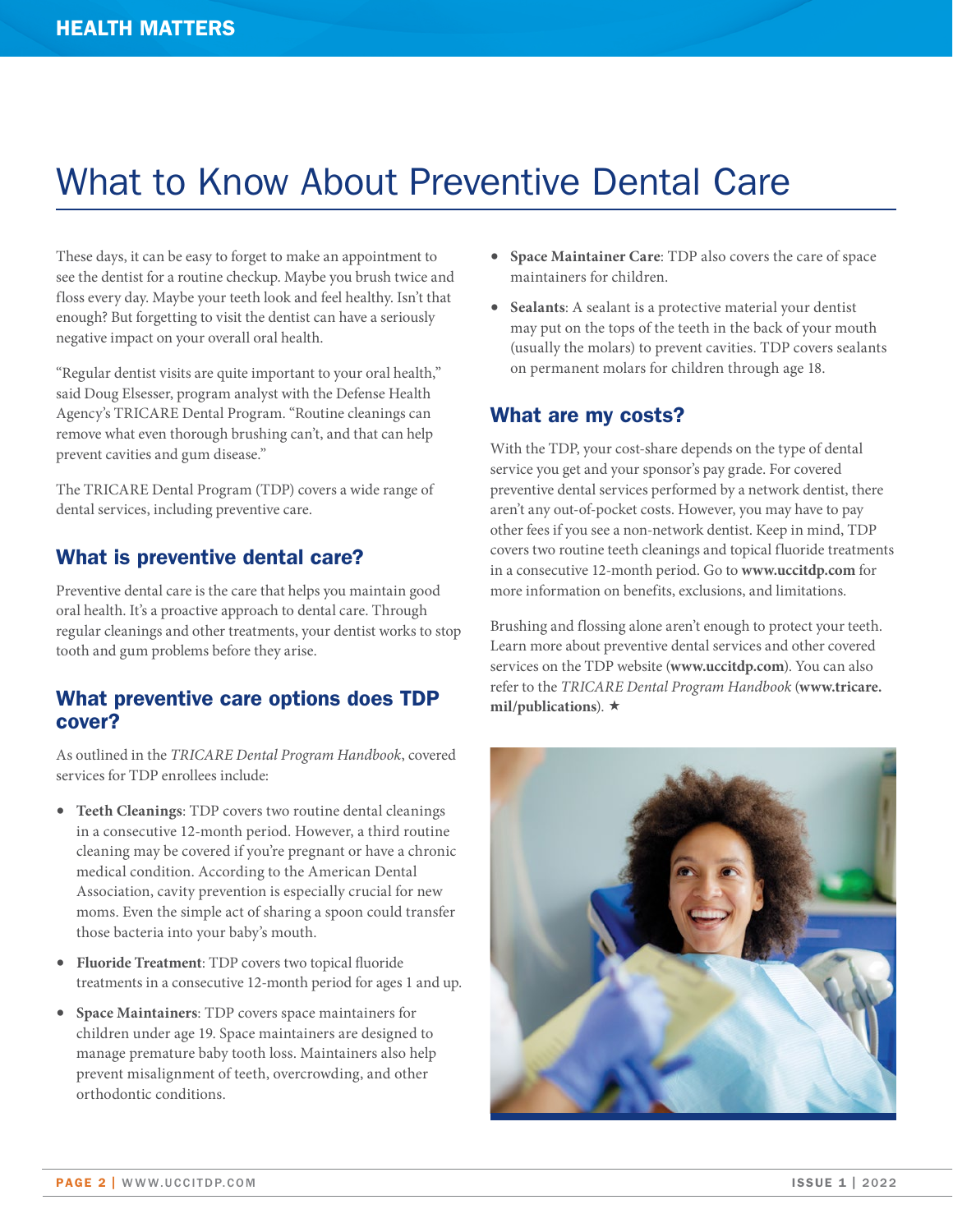

#### Take the Publications Survey

Take the brief publications survey by using the QR code to the left or by clicking on "Publications Satisfaction Survey" at **[www.tricare.mil/publications](https://www.tricare.mil/publications)**.

## Have Questions? Check These Dental Resources for Answers

The TRICARE Dental Program (TDP) benefits can help you maintain good dental health and prevent tooth and gum problems before they start. Besides regular dental checkups, the TDP also covers dental procedures that can help fix existing problems. The TDP is simple, cost-effective, and convenient.

Do you have questions about TDP? Here are two resources that you can download at the TRICARE Publications page at **www.tricare.mil/publications**.

Be sure to explore additional TDP resources at **www.uccitdp.com**. If you have coverage questions, you can also contact United Concordia. See page 8 for contact information.  $\star$ 

#### TRICARE Dental Program Handbook

This handbook is a comprehensive guide for TDP enrollees. Refer to the handbook for information about:

- Benefits and exclusions
- Finding a dentist
- Costs and fees
- Orthodontic services
- Filing claims
- Traveling and moving
- Stateside and overseas contact information



#### TRICARE Dental Program Benefit Brochure

This brochure is a resource to help you quickly become familiar with TDP and what it offers. It provides a brief overview of TDP, including eligibility, enrollment, plan options, and costs.

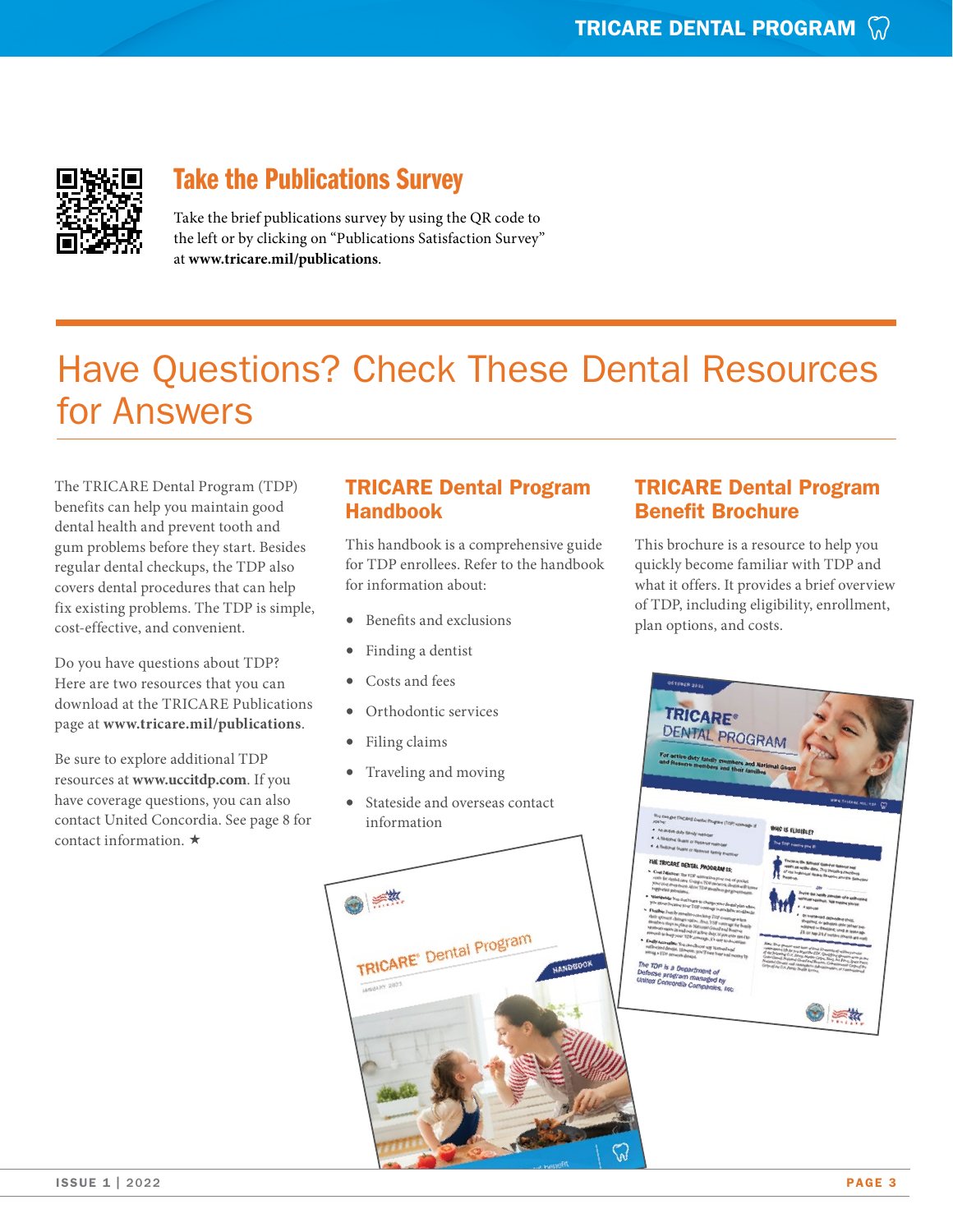## <span id="page-3-0"></span>Answering Questions About Your Child's Oral Health Coverage

Taking care of your child's oral health can be a stressful task. The decisions you make can affect their oral health for a lifetime. The TRICARE Dental Program (TDP) is here to help you make the right decisions about your child's oral health care.

You may have questions about how to use TDP to best care for your child's teeth and gums. Here are some Q&As about your child's dental coverage.

#### When should my child first see the dentist?

The American Dental Association recommends children should first visit the dentist within six months of the child's first tooth appearing, but no later than the child's first birthday. Children under age 1 may be enrolled in TDP at any time. TDP covers two routine cleanings and two fluoride treatments during a consecutive 12-month period for children age 1 and older.

#### How often can my child go to the dentist for a routine cleaning and checkup?

Your child can visit the dentist for routine checkups and cleanings twice within a consecutive 12-month period.

#### How do I know if my child's dental service is covered?

Always check with your dentist on treatments, and request a predetermination when you need to know whether or not a procedure is covered. A predetermination is a claim that the dentist submits before any services are actually rendered for a proposed treatment plan for covered services. This will help you learn how much you'll be expected to pay for specific dental care. For information on coverage, check the *TRICARE Dental Program Handbook* at **[www.tricare.mil/publications](http://www.tricare.mil/publications)**. You can also call United Concordia or go to *My Account* at **[www.uccitdp.com](http://www.uccitdp.com)**. Learn more about *My Account* on page 5.

#### Do I have to register my child in DEERS?

Yes, you must first register your child in the Defense Enrollment Eligibility Reporting System (DEERS) before the child receives TDP coverage. United Concordia uses DEERS to verify eligibility for dental benefits. This is true for any TRICARE program. Visit **[www.tricare.mil/deers](http://www.tricare.mil/deers)** to learn more.

#### When will my adult child lose eligibility?

Adult children of a TRICARE sponsor will typically lose their TDP coverage after they turn age 21. However, there are exceptions. To remain eligible for TDP benefits after age 21, your adult child must be unmarried and enrolled full-time at an approved institution of higher learning. Also, the child must be receiving at least 50% of financial support from their sponsor.

Adult children age 21 and older who attend college remain eligible for TDP coverage until the last day of the month in which they turn age 23, or when their education or college enrollment ends.

As outlined in the *TRICARE Dental Program Handbook*, unmarried children who have a disabling illness or injury that occurred before their 21st birthday also remain eligible for TDP benefits until age 23. The same is true for adults who experience an illness or injury between ages 21 and 23 while attending an approved institute of higher learning.  $\star$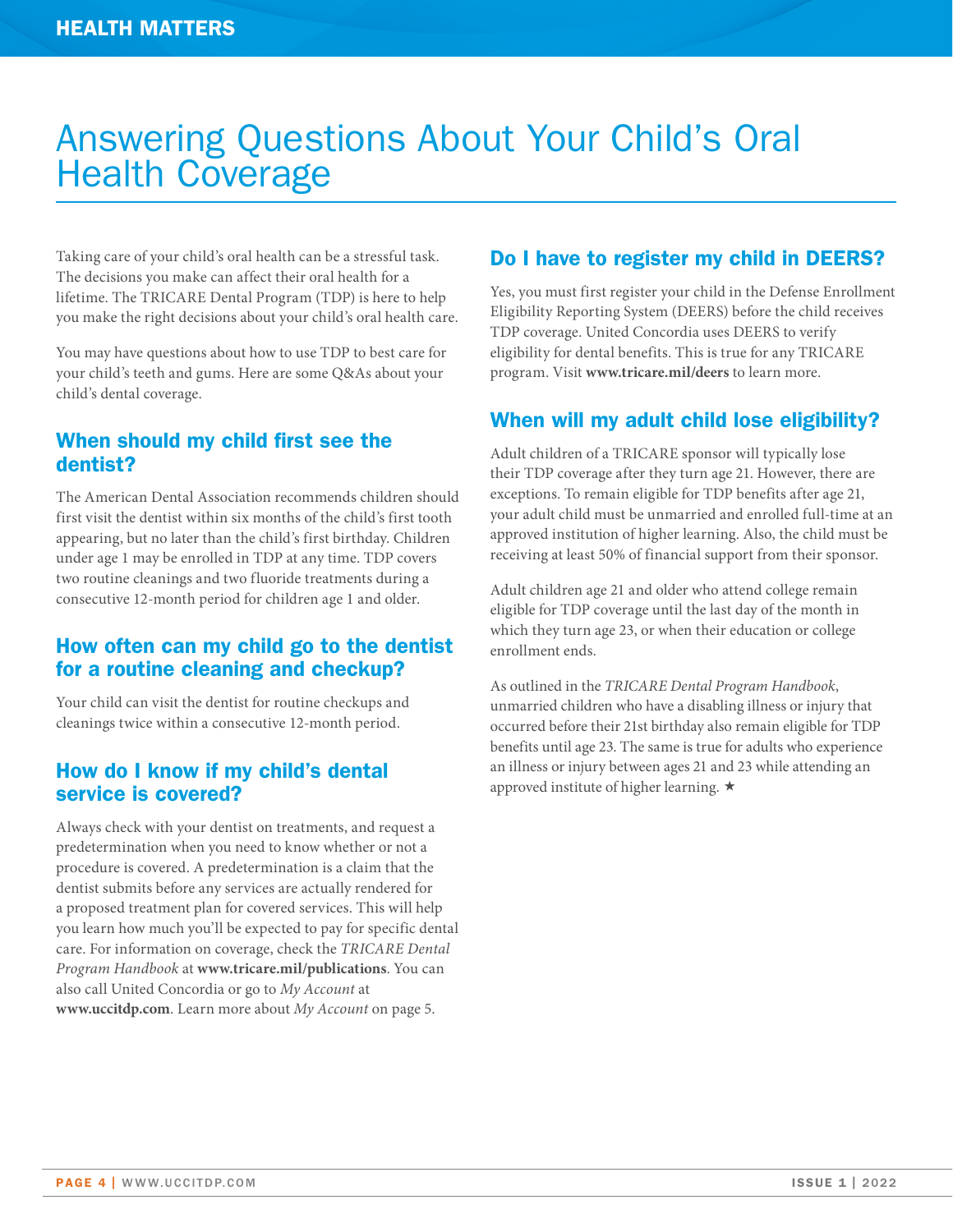## Manage Your Coverage With TRICARE Dental Program 'My Account'

Managing your dental coverage can be difficult and confusing. There is an online application to help you access, manage, and review all your TRICARE Dental Program (TDP) information in one place. It's called *My Account*.

What can you do with *My Account*? You can:

- Register with an applicable chronic medical condition so you can receive enhanced periodontal benefits through the "Manage My Wellness" section of *My Account*
- Register to receive dental-specific updates and wellness information
- Register to receive TDP important updates
- Review your benefits to make sure you're covered for dental procedures
- Go paperless by viewing your claim statements or dental explanations of benefits online
- View your messages from United Concordia
- Find a TDP network dentist near you if you live in the TDP CONUS service area; find a TRICARE OCONUS Preferred Dentist if you live in the TDP OCONUS service area
- Pay your bill one time or set up recurring payments (direct bill only; most TDP enrollees have an automatic sponsor payroll allotment for monthly premium payment)

Visit the TDP website at **[www.uccitdp.com](http://www.uccitdp.com)** to access *My Account*. First-time users can create an account by following the instructions for setting up an account on the page. Otherwise, log in to your *My Account* using your DS Logon.  $\star$ 

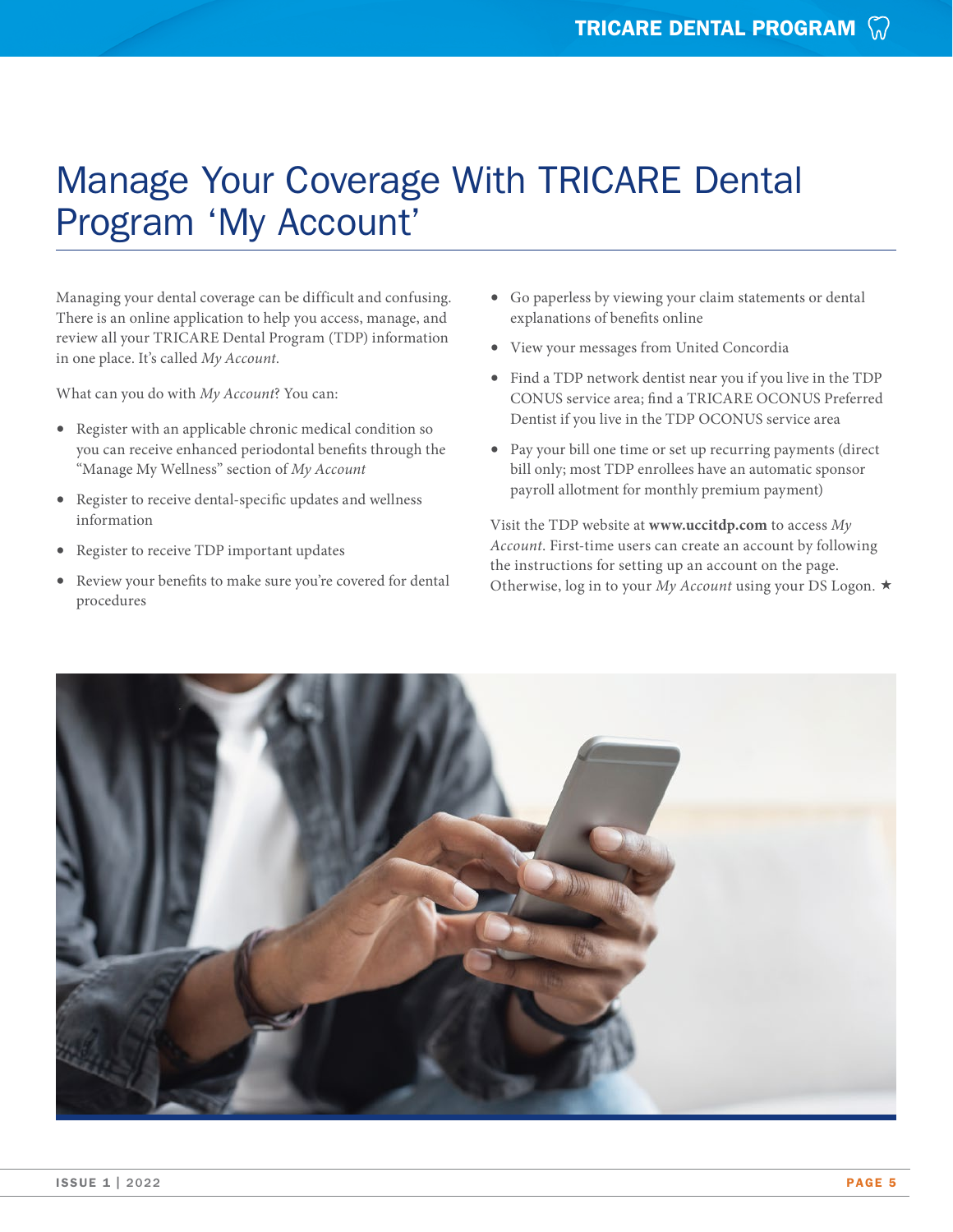## <span id="page-5-0"></span>Tobacco and Your Oral Health

There's a great deal of scientific information that proves using tobacco products is seriously harmful to your health. Nicotine products can increase your risks for cancer of the throat, lungs, and stomach. Also, tobacco products can negatively impact your oral health in several ways.

"Tobacco use can lead to gum disease," said Doug Elsesser, program analyst with the Defense Health Agency's TRICARE Dental Program. "Smoking or chewing tobacco makes it tougher for your body to fight infection, including in the gums."

The more you use tobacco in any form, the greater the risk of gum disease, according to the Centers for Disease Control and Prevention (**[www.cdc.gov/oralhealth/fast-facts/tobacco-use/](http://www.cdc.gov/oralhealth/fast-facts/tobacco-use/index.html) [index.html](http://www.cdc.gov/oralhealth/fast-facts/tobacco-use/index.html)**). And gum disease may require you to get deeper, more invasive teeth cleanings, or even surgery. The bacteria from gum disease can also worsen existing chronic medical conditions such as diabetes, heart disease, and rheumatoid arthritis.

Besides gum disease, smoking and smokeless tobacco can have several other negative effects on your oral health. According to the American Dental Association (**[www.ada.org](http://www.ada.org)**), tobacco use can also lead to:

- Tooth staining
- Loss of tooth enamel
- Gum tissue loss
- Tooth loss
- Oral lesions
- Oral cancer

Knowing these facts, you may want to quit tobacco. Or you may want to help a friend or family member quit. Keep in mind, quitting tobacco can be hard, and it may take several attempts. You may also need some support and resources to help you stay quit and get your health back on track.

For information on TRICARE's tobacco cessation services, you can check out the *TRICARE Tobacco Cessation Program Fact Sheet* at **[www.tricare.mil/publications](http://www.tricare.mil/publications)**. You can also review information about eligibility for covered services, including

tobacco cessation products and counseling, at **[www.tricare.mil/](http://www.tricare.mil/tobaccocessationservices) [tobaccocessationservices](http://www.tricare.mil/tobaccocessationservices)**.

The Department of Defense's tobacco education campaign, YouCanQuit2, also provides a wide range of tools to help you become tobacco-free. Visit **[www.ycq2.org](http://www.ycq2.org)** to learn more.

Remember, talk with your dentist if you have any concerns about your teeth or gums. And if you use tobacco products, try to quit this year.  $\star$ 

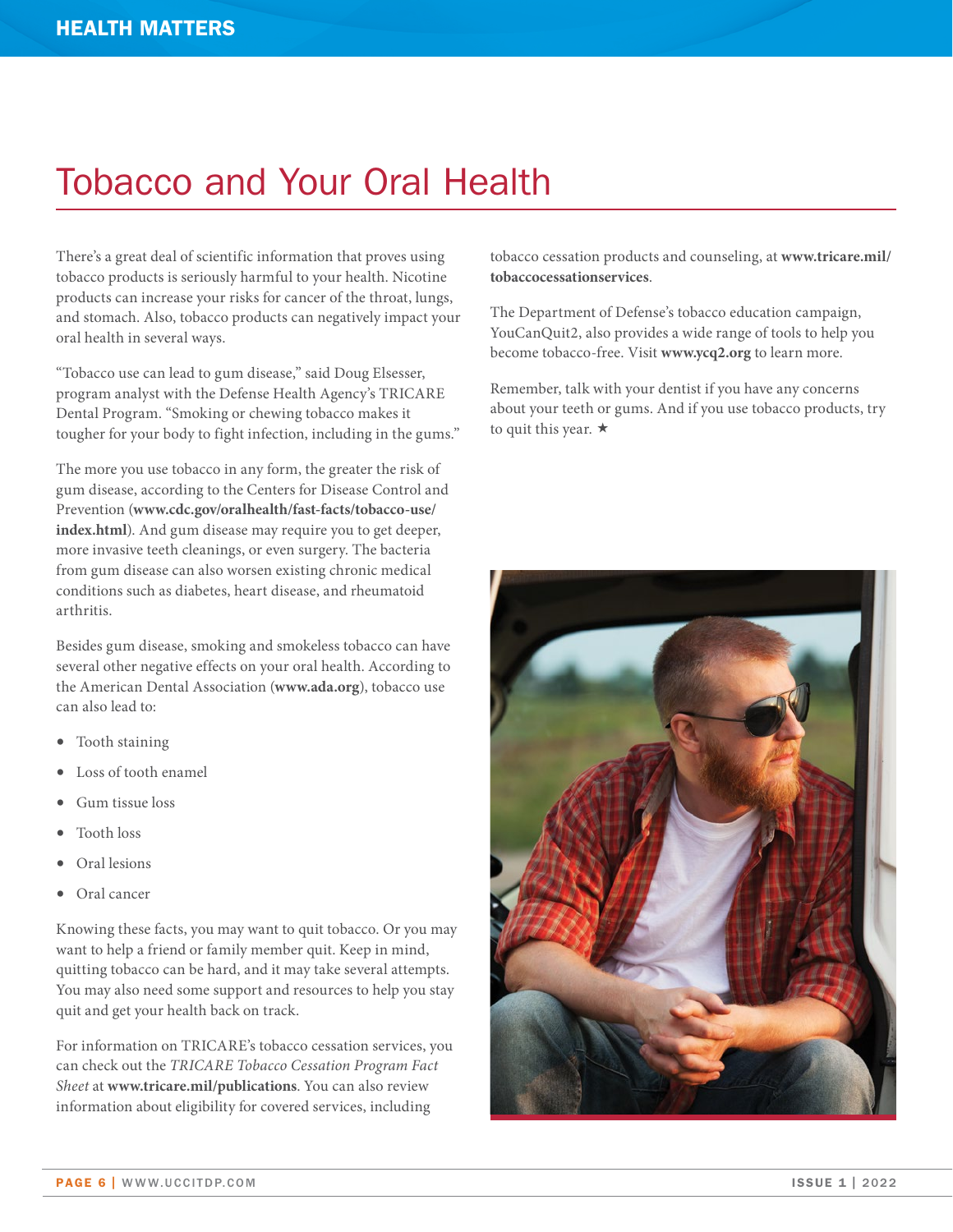## <span id="page-6-0"></span>Q&A: Tips to Help You Find the Right TDP Network **Dentist**

Finding the right dentist is critical to your oral health. The dentist is more than just the person who cleans your teeth. They can spot tooth and gum issues before those issues become major problems. That's why the TRICARE Dental Program (TDP) Find a Dentist tool makes it easy for you to find a dentist in your area.

However, you still may have some questions about choosing the right dentist within your health care network. Here are the answers to frequentlyasked questions about the process.

#### Q: Why should I choose a network dentist?

**A**: As a TDP enrollee, you're free to visit any dentist. However, choosing a network dentist can save you money on dental services. A TDP network dentist has signed an agreement with United Concordia to follow TDP rules for providing care and accepting payments. The network dentist will also file claims on your behalf.

#### Q: If my dentist accepts TDP coverage, does that mean they're a TDP network provider?

**A**: No. A non-network dentist may accept payments from United Concordia, but hasn't agreed to accept United Concordia's allowance as payment in full for covered services (excluding any applicable cost-shares). This means the

non-network dentist can bill you for the difference between United Concordia's allowance and the dentist's total billed charge, if any. Make sure the dentist is a TDP network dentist before visiting to avoid additional out-of-pocket expenses.

#### Q: How do I find a network dentist in the continental U.S.?

**A**: If you're in the TDP CONUS service area, which includes the U.S., Guam, Puerto Rico, and the U.S. Virgin Islands, you can use the online Find a Dentist tool (**[www.uccitdp.com/find](http://www.uccitdp.com/find-a-dentist)[a-dentist](http://www.uccitdp.com/find-a-dentist)**) to help you find a network dentist in your area. You can search by last name, specialty, city, county, or ZIP code. You can also call United Concordia's TDP Customer Service Department. A customer service representative will work with you to locate a network dentist nearby.

#### Q: How can I find a dentist outside the continental U.S.?

**A**: If you live in the TDP OCONUS service area, you can get dental care from any licensed dentist. However, you might find it easier to see a TRICARE OCONUS Preferred Dentist (TOPD). A TOPD will:

- File claims for you
- Charge you only the cost-share at the time of service

• Complete and submit predeterminations for you before you get complex or costly treatment

Use the OCONUS Find a Dentist tool (**[www.uccitdp.com/tp2opd](http://www.uccitdp.com/tp2opd)**) to find a dentist near you.

Remember that your dentist might not know what TDP covers. You can find a full list of covered benefits by signing up for United Concordia's *My Account* on the TDP website. You can also refer to the *TRICARE Dental Program Handbook*. Check out your covered dental benefits before you head to the dentist.  $\star$